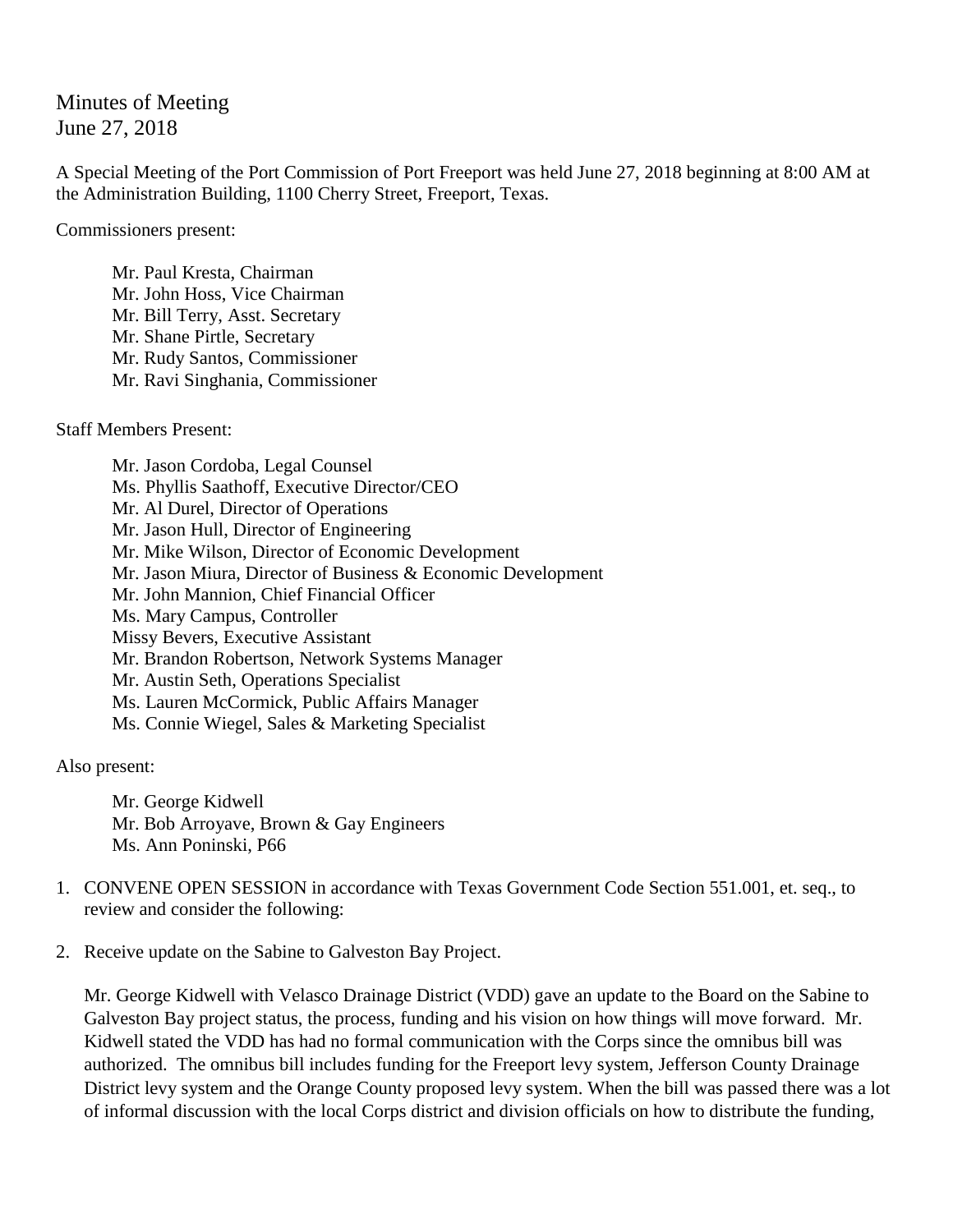however, no guidance has been given. Freeport's Sabine to Galveston Bay project is \$760 million, which would mean the local cost-share would be approximately \$260 million. With \$80 million currently authorized for flood protection, VDD would propose a bond issue for approximately \$160 million. Jefferson County's proposal for bond issue would be approximately \$150-\$200 million. Mr. Kidwell's opinion is that it would be difficult for both VDD and Jefferson County to pass bond referendums amongst their constituents. The Corps is aware of that difficulty on VDD's side. Orange County's (OC) project is approximately \$1.2 billion and Mr. Kidwell expressed further reservations about a bond issue for their share amount. Mr. Kidwell's understanding and agreement with SW Galveston is the differences of opinion with what the Corps has recommended in the Sabine to Galveston Project will be ironed out in a design PED agreement. VDD's first priority is certification of the levy at a 100-year level. Additionally, he understands PED most likely will be 100% federal funded with no shared cost from a local sponsor, and a local sponsor in a PED will be able to submit a local sponsor alternate plan. He said a local sponsor would also be able to back out of the PED at any time without cost. If they go past PED and into a construction PA, then VDD would have to commit to a share of the total cost and the guidance will supposedly specify the construction cost will be 100% federally funded and the local sponsor, at the end of construction, will have 30 years to pay off the debt. This means, the local sponsor (VDD, Jefferson County or Orange County) would have to commit to their share cost, \$260 million for Freeport, at the end of the PED and a bond election would have to take place before the PA agreement.

- 3. Conduct a Planning Workshop for Port Freeport regarding the following:
	- A. Six-month financial review and budget forecast.
	- B. Global marketplace update.
	- C. Port Freeport Strategic Objectives.
	- D. Current and projected financial position, financing strategies and debt capacity.

Mr. Wilson started the workshop by giving a presentation to update the Board on the global marketplace, covering relevant commodity markets and developments in the industry the Port continues to watch, including global container growth, regional growth and competition, resin market, energy and its derivatives (gasoline, kerosene, LPG), potential constraints that could prevent growth in U.S. exports and growth in delivery of crude, and Ro/Ro/project cargo.

Mr. Durel gave a brief overview of tonnage for the current fiscal year.

Mr. Mannion gave presentations regarding year-to-date financial overview and outlook, FY 2018 budget forecast and a look forward at budget strategies and debt capacity.

Mr. Hull gave a presentation and update on capital projects: The Freeport Harbor Channel Improvement Project which includes dredging the Lower Stauffer at Berth 7 and levy stabilization; both still scheduled for 2019. The GRR features (turning notch, widening and bend easing) will take place in 2020. Contracts in 2021 include dredging 1/2 outer channel, creation of placement area #8 and easement, wetlands mitigation on placement area #8. 2022 proposed projects include dredging the other ½ outer channel and jetty channel, Stauffer channel, upper TB and Brazosport TB. The dredging of the lower TB and Brazosport TB will take place in 2023. Mr. Hull also shared progress on Velasco Terminal Area 5 which is receiving the first layer of limestone and will ultimately have three 8-inch lifts with a total of 24 inches placed on the area. Parcel 14 Rail Development has been delayed several months due to weather. The contractor will be bringing in a second work crew to try and move the schedule back. Phase 2 Rail Development is tentatively scheduled for 2020-2021 and will take place after the first three tracks are built. Berth 8 is scheduled to be constructed